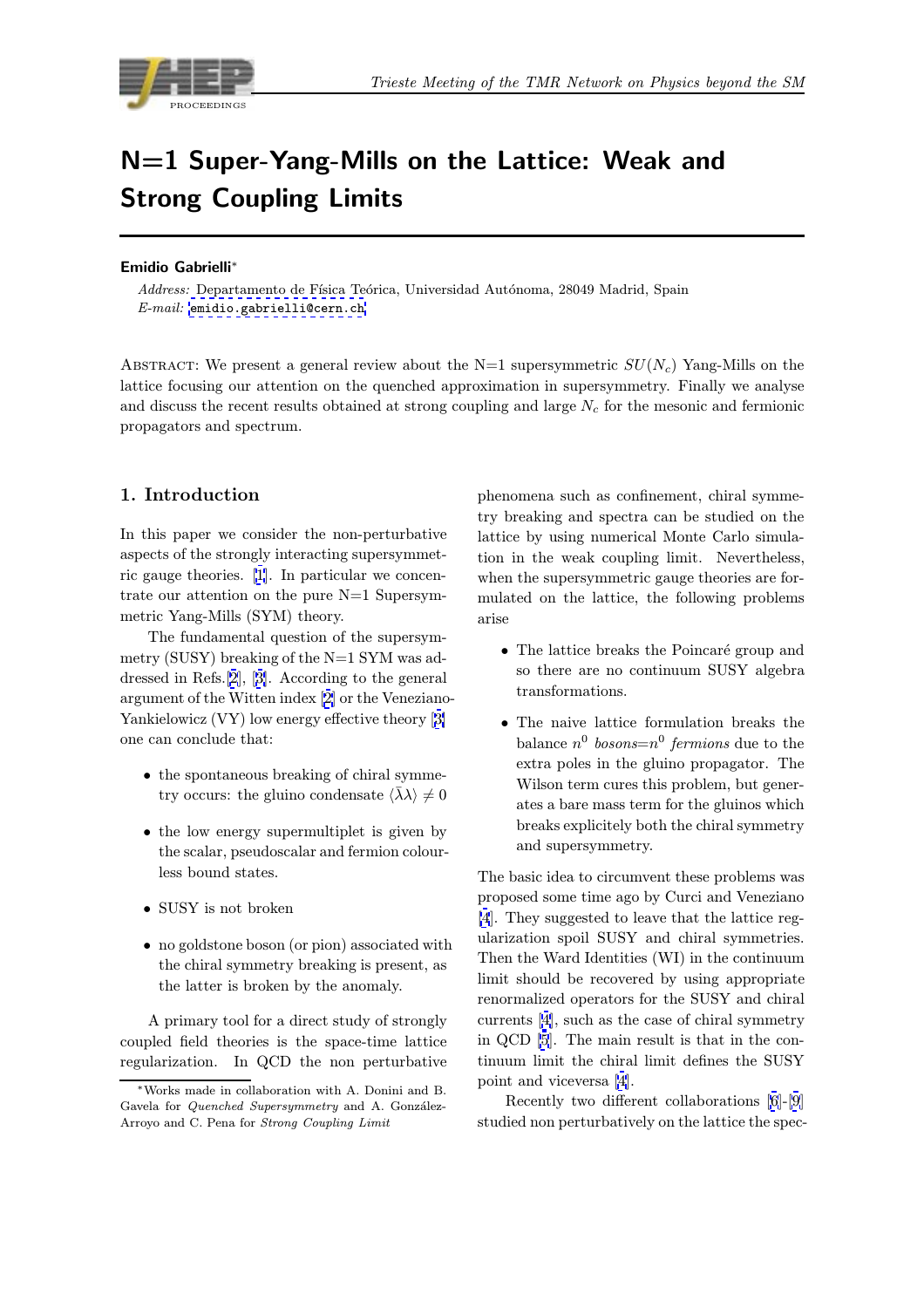<span id="page-1-0"></span>trum of the N=1 SYM theory following the guide lines of Ref. [4]. In Ref. [8], because of the limitation deriving from the use of computing resources, the quenched approximation was used to study the spectrum. This approximation is implemented [b](#page-7-0)y neglecti[ng](#page-7-0) the internal gluino loops or in other words by setting to unity the fermion determinant in the correlation functions of composite operators. In the SYM theory the quenched approximation badly breaks SUSY and it cannot be a good approximation on the basis of large  $N_c$  dominance since gluinos are in the adjoint representation of the colour group. However the quenched numerical results for the low energy spectrum show no deviations from the supersymmetry expectation within the statistical errors [8].

In connection with this result, in Ref. [10] a qualitative and quantitative understanding of the effects of quenching in  $N=1$  SYM theory has been analys[ed](#page-7-0) in the framework of low energy effective theory. The result is that the splitting i[n t](#page-7-0)he mass spectrum of the low energy supermultiplet is connected to the changing of the anomalies structure induced by quenching.

Recently it has been analysed the strong coupling limit of the N=1 SYM on the lattice in the large  $N_c$  limit [11]. The method used in Ref. [11] is based on the hopping parameter  $(k)$  expansion in terms of random walks which have been resummed for any value of the Wilson parameter (r) in the sma[ll h](#page-7-0)opping parameter region. [An](#page-7-0)alytical results have been obtained for the propagator and spectra of the mesonic 2-gluino and fermionic 3-gluino operators in terms of  $r$  and k. Moreover the critical lines in  $k$  and  $r$  space, where the chiral symmetry and supersymmertry can be recovered in the continuum limit, have been analysed for any dimension [11].

The paper is organized as follows. In the next section we discuss the weak coupling limit on the lattice and summarize the approach of Ref. [4]. In section 3 we present [th](#page-7-0)e results on the SUSY spectrum induced by the quenched approximation by means of a low energy effective lagrangian. In section 4 we discuss the strong coupli[n](#page-7-0)g limit at large  $N_c$  and give the main results for the correlation functions and spectra for the 2-gluino and 3-gluino operators. Finally in the last section we summarize our conclusions.

### 2. Weak coupling limit

The lattice chiral WI can be obtained by applying the chiral transformations to the  $N = 1$  SYM lattice. The result is given by  $<sup>1</sup>$ </sup>

$$
\nabla_{\mu}A_{\mu} = 2m_0 P + X_A \tag{2.1}
$$

where  $m_0$  is the gluino bare mass. The operator  $X_A$  comes from the chiral symmetry-breaking due the lattice spacing and it vanishes in the continuum limit  $(a \to 0)$  since it is of order  $O(a)$ . Nevertheless when we take the matrix elements of Eq.(2.1) between external states, the contribution of the operator  $X_A$  could not vanish in the continuum limit. Indeed  $X_A$  can induce divergencies of order  $O(1/a)$  that compensate the explicit factor  $a$  in  $X_A$  and spoil the WI in the continuum limit.

However it is possible to define a renormalized operator  $\ddot{X}_A$  whose matrix elements are still of order  $O(a)$  [5], [4]. Due to the symmetries of the action,  $\ddot{X}_A$  can mix only with the following operators

$$
\hat{X}_A = X_A + (Z_A - 1)\nabla_\mu A_\mu - \tilde{Z}_A \nabla_\mu A_\mu - Z_Q P_{\mu\nu} \tilde{P}_{\mu\nu} + 2\bar{m}P
$$
\n(2.2)

where  $P_{\mu\nu}$  is the lattice transcription of the field strength  $F_{\mu\nu}$  and  $\tilde{P}_{\mu\nu}$  is the dual. Finally, by inserting Eq. $(2.2)$  inside Eq. $(2.1)$ , we obtain the renormalized chiral WI which has the good continuum limit [4]

$$
\nabla_{\mu}\hat{A}_{\mu} = 2(m_0 - \bar{m})Z_P^{-1}\hat{P} + \hat{Q} + O(a) \quad (2.3)
$$

provided that

$$
\hat{A}_{\mu} = Z_A(g_0)A_{\mu}, \quad \hat{P} = Z_P(g_0)P
$$
  

$$
\hat{Q} = Z_Q(g_0)P_{\mu\nu}\tilde{P}_{\mu\nu} + \tilde{Z}_A(g_0)\nabla_{\mu}A_{\mu}
$$

where the  $\ddot{Q}$  term reproduces the usual chiral anomaly. It is important to note that the Eq.(2.3) has the same form as the continuum one provided that we identify on the lattice the renormalized gluino mass  $\hat{m}_{\lambda}$  as follows [4]

$$
\hat{m}_{\lambda} = (m_0 - \bar{m}) Z_P^{-1}.
$$
 (2.4)

<sup>&</sup>lt;sup>1</sup>the expression for the chiral currents  $A_\mu$  and the pseudoscalar density  $P$ , toge[th](#page-7-0)er with the N=1 Super-Yang-Mills action on the lattice, can be found in Refs. [4], [8]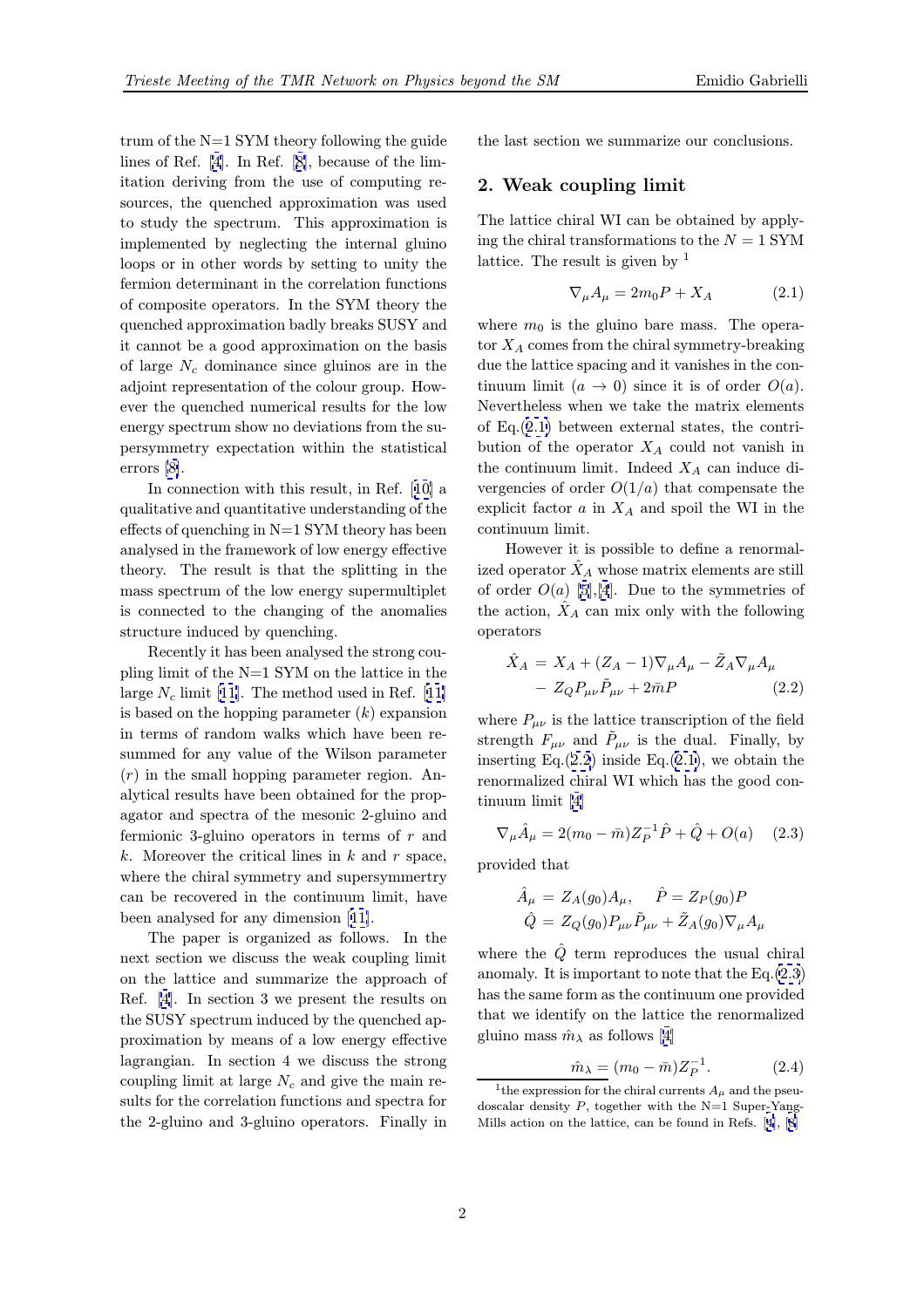<span id="page-2-0"></span>Finally the chiral symmetry on the lattice is recovered by tuning  $m_0$  to a critical value  $m_0^{crit}$ 

$$
m_0^{crit} - \bar{m}_{\lambda}(m_0^{crit}, g_0, r) = 0 \qquad (2.5)
$$

where the  $\bar{m}$  term depends in general on  $m_0$ ,  $g_0$ and r. Note that  $Z_A$  is of order  $Z_A = 1 + O(g_0)$ and in the continuum limit  $(g_0 \rightarrow 0)$  we obtain  $Z_A = 1$ , as expected by the current non renormalization theorem.

In the case of SUSY WI we have an analogous result of  $Eq.(2.1)$ 

$$
\nabla_{\mu}S_{\mu} = 2m_0\chi + X_S
$$

where now  $S_{\mu}(x)$  [is t](#page-1-0)he bare SUSY current on the lattice and  $\chi = 1/2 P^a_{\mu\nu} \sigma_{\mu\nu} \lambda^a$  where the  $\lambda^a$  is the gluino field. The expressions for  $X_S$  and  $S_\mu$ can be found in Ref.[4]. The operator  $X<sub>S</sub>$ , which is of order  $O(a)$ , spoil the continuum SUSY WI, like  $X_A$  in the case of chiral symmetry.

By applying the same method used for the chiral WI one obtains the f[oll](#page-7-0)owing renormalized SUSY WI [4]

$$
\nabla_{\mu}\hat{S}_{\mu} = 2(m_0 - \bar{m})Z_{\chi}^{-1}\hat{\chi} + O(a)
$$

whe[re](#page-7-0)

$$
\hat{\chi} = Z_{\chi}\chi, \quad \hat{S}_{\mu} = Z_{S}S_{\mu} + Z_{T}T_{\mu}
$$

$$
T_{\mu}(x) \equiv \gamma_{\nu}P_{\nu\mu}^{a}(x)\lambda^{a}(x)
$$

This result coincides with the corresponding one in the continuum, provided that the renormalized gluino mass  $\hat{m}_{\lambda}$  is identified with

$$
\hat{m}_{\lambda} = (m_0 - \bar{m})Z_{\chi}^{-1} \tag{2.6}
$$

Then the relevant conclusion is that in the continuum limit the chiral limit of  $Eq.(2.4)$  defines the SUSY point and viceversa [4].

The present numerical analysis implement these guidelines for studing the spectrum of the  $N=1$  SYM with SU(2) gauge grou[p.](#page-1-0) According to Veneziano-Yankielowicz [[3\]](#page-7-0), the low-energy SUSY supermultiplet is given by the following colourless composite fields

$$
S(x) = \bar{\lambda}^{a}(x)\lambda^{a}(x), \qquad P(x) = \bar{\lambda}^{a}(x)\gamma_{5}\lambda^{a}(x),
$$
  

$$
\chi(x) = G^{a}_{\mu\nu}(x)\sigma_{\mu\nu}\lambda^{a}(x) \qquad (2.7)
$$

where the sum on the colours is assumed. As usual the masses are extracted from the large Euclidean-time behaviour of the lattice correlation functions for the corresponding operators in  $Eq.(2.7)$ .

In Ref. [8] the quenched approximation is used in which dynamical gluino loops are neglected, or the fermion determinant  $det(K)$  is setted to 1 in the correlation functions.<sup>2</sup> In QCD the quenched [a](#page-7-0)pproximation is a good one because the  $\det(K) = O(1/N_c)$  in the large  $N_c$ limit. In the present case the gluinos are in the adjoint representation of the colour group (like the gluons) and by using naive arguments based on perturbation theory one should expect that the quenched approximation badly breaks SUSY. <sup>3</sup> Nevertheless the quenched results of Ref. [8] show a dynamical chiral symmetry breaking and a quite degenerate spectrum in low energy supermultiplet. Moreover in Ref.[8] the OZI approximation has been used. In this approximation t[he](#page-7-0) diagrams which contribute to the chiral anomaly are neglected and by using general arguments [4] one should expect a massle[ss](#page-7-0) pseudo-goldstone boson or pion in the spectrum.

In the next section we will show how to implement the quenching in the fundamental t[he](#page-7-0)ory. Then we will give an estimation of the systematic error induced by the quenching on the spectrum, by means of a low energy lagrangian approach.

#### 3. Quenched Supersymmetry

In the continuum theory the on-shell action of the N=1 SYM theory is given by

$$
S_{SYM} = \int d^4x \left\{ -\frac{1}{4} F^a_{\mu\nu} F^{a\mu\nu} + \frac{i}{2} \bar{\lambda}^a \gamma^\mu D^{ab}_\mu \lambda^b \right\} \tag{3.1}
$$

where  $D^a_\mu$  is the covariant derivative acting on the gluino field  $\lambda^a$ . At the classical level this action is  $U(1)$ <sub>A</sub> invariant, as well as scale invariant. At the quantum level these symmetries are broken by the corresponding anomalies and the anomalous WI are given by

$$
\frac{\partial^{\mu} J_{\mu} = -c(g) F^a_{\mu\nu} \tilde{F}^{a\mu\nu}, \ \ \Theta^{\mu}_{\mu} = c(g) F^a_{\mu\nu} F^{a\mu\nu}
$$

<sup>2</sup>Really in the present case one has the Pfaffian instead of  $det(K)$  since the gluinos are Majorana fields.

<sup>3</sup>These arguments, based on perturbation theory, do not apply in the strong coupling limit (see section 4), where indeed this approximation is exact at large  $N_c$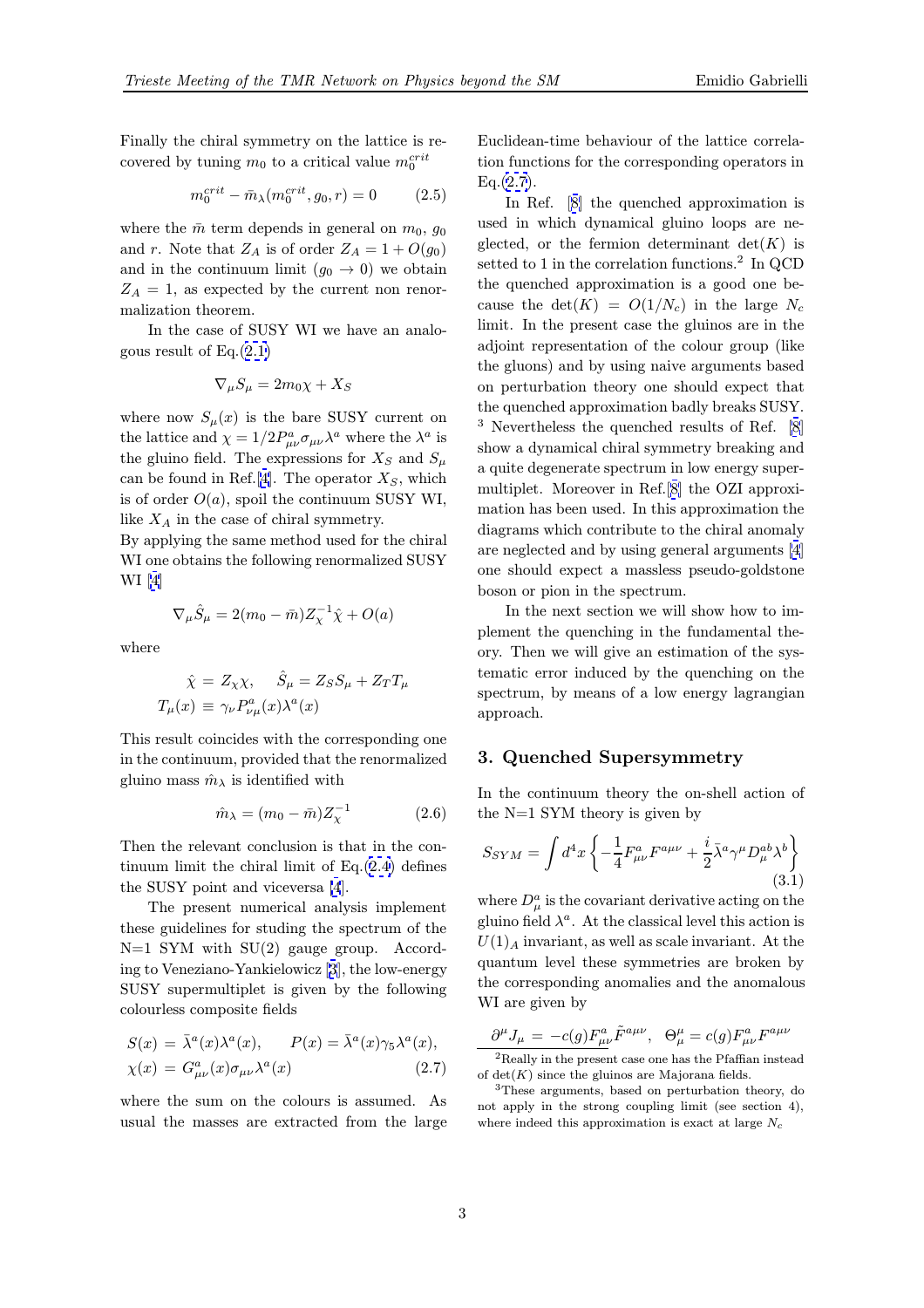<span id="page-3-0"></span>
$$
\gamma^{\mu} S_{\mu} = 2c(g)\sigma_{\mu\nu} F^{a}_{\mu\nu} \lambda^{a} \tag{3.2}
$$

where  $J_{\mu}$  and  $S_{\mu}$  are the chiral and SUSY currents respectivley,  $\Theta_{\mu}^{\nu}$  the energy momentum tensor, with  $c(g) = \beta(g)/2g$  and  $\beta(g)$  is the beta function of N=1 SYM. The above two anomalies and the SUSY trace anomaly belong to the same supermultiplet.

The corresponding low energy theory of VY [3] was obtained by considering the chiral superfield  $S$  whose components are given by a complex scalar field  $\phi$ , a Dirac fermion  $\chi$  and complex auxiliary field M. In terms of the fundamental [fie](#page-7-0)lds, they are described by [3]

$$
\phi = c(g)\bar{\lambda}_R^a \lambda_L^a,
$$
  
\n
$$
\chi = \frac{ic(g)}{2} \sigma_{\mu\nu} F^{a\mu\nu} \lambda^a,
$$
  
\n
$$
M = -\frac{c(g)}{2} \left( F^a_{\mu\nu} F^{a\mu\nu} + i F^a_{\mu\nu} \tilde{F}^{a\mu\nu} \right),
$$
\n(3.3)

where  $c(g)$  is the same factor appearing in the anomalies in Eq.(3.2).

The expression of the VY action in terms of the superfield  $S$  is given by [3]

$$
S_{VY} = \int d^4x \left\{ \frac{9}{\alpha} (S^{\dagger} S)_D^{1/3} + \left[ \frac{1}{3} \left( S \log(\frac{S}{\mu^3}) - S \right)_F + h.c. \right] \right\}
$$

where  $\alpha$  and  $\mu$  are two free parameters. Note that the request to reproduce the correct anomalies of the fundamental action in Eq.(3.1) fixes completely the form of the superpotential. The spectrum can be easily analysed by looking at the minimum of the scalar potential  $(V_{VY})$  in the exponential representation for the s[cala](#page-2-0)r field  $\phi \equiv \rho e^{i\theta}$ 

$$
V_{VY} = \frac{\alpha^3}{81} \frac{\rho^4}{4} \left[ \log^2(\frac{\sqrt{\alpha}}{3\sqrt{2}} \frac{\rho}{\mu}) + \theta^2 \right]
$$

.

Then the following conclusions are drawn [3]

- min( $V_{VY}$ ) is obtained at a non-zero value of  $\rho$ : spontaneous chiral symmetry breaking occurs.
- The would-be goldstone boson,  $\theta$ , is not a massless field: the anomaly term in the lagrangian explicitly breaks the chiral symmetry, providing a mass scale for the supermultiplet.

• SUSY is unbroken: mass degeneracy  $m_{\theta} =$  $m_{\rho} = m_{\chi} = \frac{1}{3}\alpha\mu.$ 

Now we explain how to implement the quenching in the N=1 SYM theory [10]. We extend the method proposed by Bernard and Golterman [12] for quenched QCD to the Majorana fermions in the adjoint representation of the colour group.

In order to cancel the fermi[on](#page-7-0) determinant, we introduce a ghost Majorana field  $\eta^a$  which [has](#page-7-0) the same quantum numbers as the gluino  $\lambda^a$ , but "wrong" (bosonic) spin-statistics. Then the quenched action  $S_{SYM}^q$  is given by

$$
S_{SYM}^q = \int d^4x \left\{ -\frac{1}{4} F_{\mu\nu}^a F^{a\mu\nu} + \frac{i}{2} \bar{\lambda}^a \gamma^\mu D_\mu^{ab} \lambda^b + \frac{i}{2} \bar{\eta}^a (i \gamma^\mu \gamma_5) D_\mu^{ab} \eta^b \right\}
$$

Note that (due to the wrong statistic and Majorana nature)  $\bar{\eta}^a \gamma^\mu D_\mu^{ab} \eta^b = 0$  (up to total derivatives), in the same way as  $\bar{\lambda}^a \gamma^\mu \gamma_5 D_\mu^{ab} \lambda^b = 0$ . It is important to stress that the  $S_{SYM}^q$  is no longer supersymmetric, but it acquires a new  $U(1 | 1)$ symmetry [10]. Note that  $S_{SYM}^q$  violates unitarity due to the ghost  $\eta$  field.<sup>4</sup>

The  $U(1 | 1)$  group is a  $Z_2$  graded Lie group with both bosonic and fermionic generators (the supersym[metr](#page-7-0)ic algebra itself obeys a  $Z_2$  graded Lie group) [13]. In a more compact form:

$$
S_{SYM}^q = \int d^4x \left\{ -\frac{1}{4} F_{\mu\nu}^a F^{a\mu\nu} + i \bar{Q}_R^a \gamma^\mu D_\mu^{ab} Q_R^b \right\}
$$

where Q is [th](#page-7-0)e doublet  $Q^a = (\lambda^a, \eta^a)$ . Then  $S_{SYM}^q$  is invariant under chiral  $U(1 \mid 1)$  transformations, defined as follows:

$$
Q_R \to U Q_R = \exp\left\{i\frac{\alpha_i \sigma^i}{2}\right\} Q_R,
$$
  

$$
Q_L \to U^{\dagger} Q_L
$$
 (3.4)

where  $U^{\dagger}U = I$  and the  $\sigma_{i=1,2,3}$  matrices, which are the usual Pauli matrices (with  $\sigma_0$  the unity matrix), belong to the algebra of  $U(1 | 1)$ , where  $\sigma_0$ ,  $\sigma_3$  and  $\sigma_1$ ,  $\sigma_2$  correspond to the bosonic and fermionic generators respectively. The supertrace Str (invariant under  $U(1 | 1)$ ) is defined as

$$
Str\left(\begin{array}{cc} a & b \\ c & d \end{array}\right) = a - d,
$$

<sup>4</sup>This is a consequence of the fact that the quenched approximation violates unitarity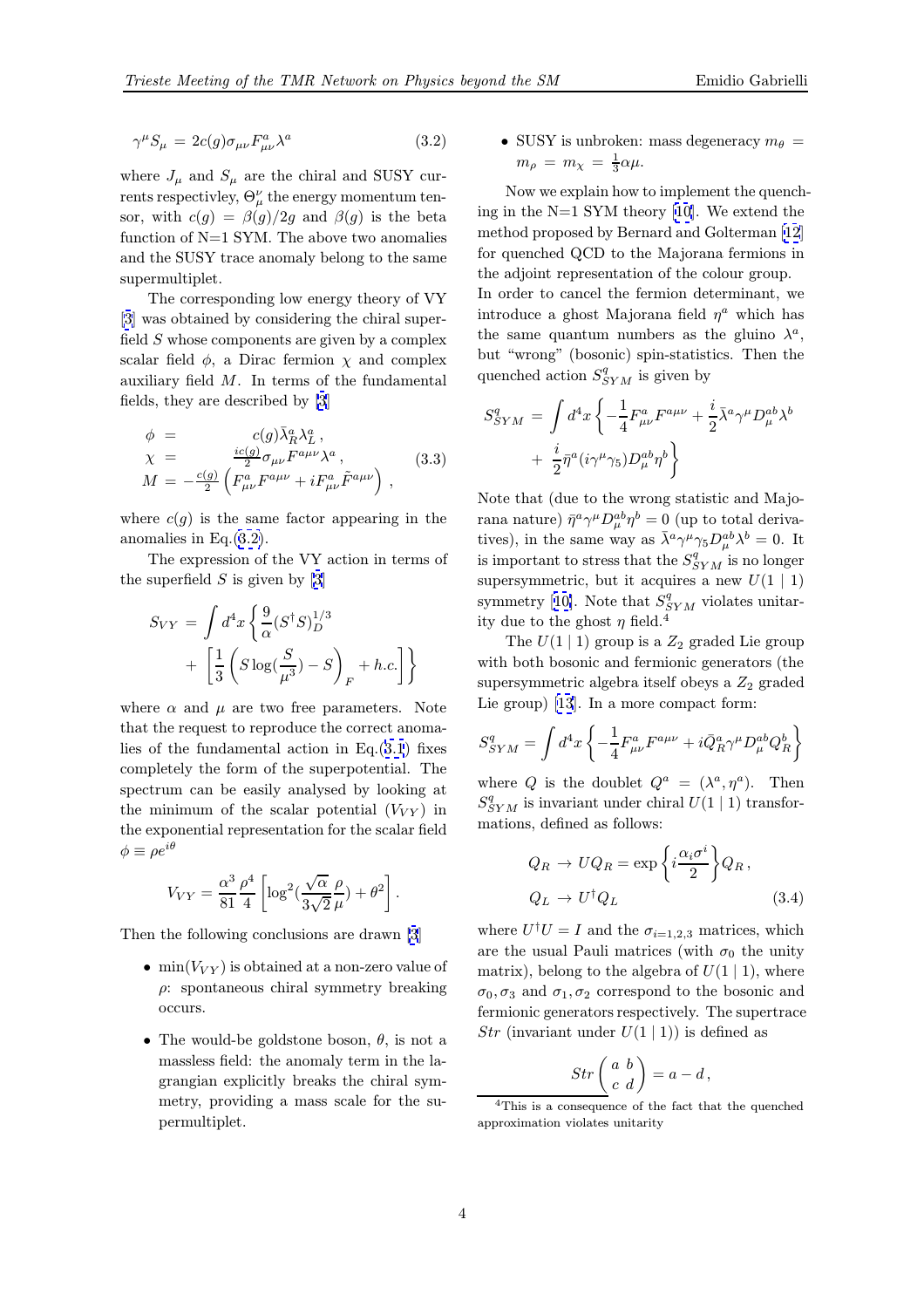where, in general, a, d are complex numbers and b, c complex Grassman numbers. From the transformations in  $Eq.(3.4)$  we see that four currents are associated to the  $U(1 | 1)$  symmetry, which are  $J^i_\mu = \bar{Q}^a_R \sigma^i \gamma^\mu Q^a_R$  or in components [10]

$$
J^0_\mu = \frac{1}{2} (i \bar{\lambda}^a \gamma_\mu \gamma_5 \lambda^a + \bar{\eta}^a \gamma_\mu \eta^a)
$$
  

$$
J^+_\mu = \bar{\lambda}^a_R \gamma_\mu \eta^a_R, \quad J^-_\mu = \bar{\eta}^a_R \gamma_\mu \lambda^a_R
$$
  

$$
J^3_\mu = \frac{1}{2} (i \bar{\lambda}^a \gamma_\mu \gamma_5 \lambda^a - \bar{\eta}^a \gamma_\mu \eta^a)
$$

From the bosonic statistic of the ghost fields  $\eta^a$ it follows that only  $J^3_\mu$  is anomalous. Indeed for the  $J^0_\mu$  anomaly the fermionic-statistic loop versus the bosonic one cancels exactly, while for the  $J^3_\mu$  case these are summed up. As for the trace anomaly it can be shown that the ghost contribution to the trace of the tensor-energy momentum exactly cancel the contribution of the gluino loop.

In order to generalize the VY effective lagrangian we introduce new composite fields which have particular transformation properties under  $U(1 | 1)$ . In terms of the gluino and ghost fields these are given by

$$
\hat{\phi} \equiv \sigma^i \hat{\phi}^i, \quad \hat{\phi}^i = c(g)\bar{Q}_R^a \sigma^i Q_L^a,
$$
  

$$
\hat{\chi} = \frac{ic(g)}{2} \sigma_{\mu\nu} F^{a\mu\nu} Q^a
$$
 (3.5)

with transformation properties

$$
\hat{\phi} \to U \hat{\phi} U, \quad \hat{\chi}_R \to U \hat{\chi}_R \tag{3.6}
$$

Then we look for the most general low energy effective lagrangian  $\mathcal L$  in terms of the fields in Eq.(3.5). This lagrangian can be decomposed as follows [10]

$$
\mathcal{L} = \mathcal{L}_{kin} + \mathcal{L}_{int} + \mathcal{L}_{anom}
$$

where  $\mathcal{L}_{kin}$  $\mathcal{L}_{kin}$  $\mathcal{L}_{kin}$ ,  $\mathcal{L}_{int}$  are invariant under chiral  $U(1 |$ 1) and naive scale transformations. The  $\mathcal{L}_{anom}$  is not invariant, but it is completely fixed by requiring to reproduce the anomalies of the quenched fundamental theory. Moreover the anomalous  $U_{\sigma_3}(1 \mid 1)$  transformations breaks  $U(1 \mid 1)$  as

$$
U(1 \mid 1) \rightarrow Z_{4N_c} \times SU(1 \mid 1)
$$

We do not give here the expression for the lagrangian  $\mathcal L$  that, however, can be found in Ref. [10]. We only point out that the coefficients of the  $U(1 \mid 1)$  invariant terms in  $\mathcal{L}_{kin}$  and  $\mathcal{L}_{int}$ are fixed by requiring that, in the classical unquenched limit  $(\eta^a \rightarrow 0)$ , this lagrangian ap[pro](#page-7-0)aches continuosly to the corresponding one of VY, since supersymmetry should be recovered in this limit. The only term which is non-analytic in the unquenched limit and is responsible for the mass splitting is the anomalous term  $\mathcal{L}_{anom}$ , as explained in Ref. [10].

Now we look at the spectrum in the exponential representation  $\hat{\phi} = \rho \exp(i\theta^i \sigma_i) \equiv \rho \hat{\Sigma}$ . Note that, in terms of the original field  $\theta$ , we have  $\theta_3 = \theta - \tilde{\theta}$  [and](#page-7-0)  $\theta_0 = \theta + \tilde{\theta}$ , where  $\tilde{\theta}$  is a pure  $\eta$  ghost condensate and it goes to zero in the unquenched limit.

The mass spectrum in terms of the original VY fields is obtained by using the technique explained in Ref. [12] and we find

$$
m_{\rho} = \frac{\beta'}{\beta} m_{\chi}, \quad m_{\theta} = (1+1)m_{\chi} \tag{3.7}
$$

where  $\beta'(g)$  is [the](#page-7-0) one-loop  $\beta$  function of the pure Yang-Mills theory. This spectrum should be compared with  $m_{\chi} = m_{\sigma} = m_{\theta}$  in the unquenched theory. Note that the splitting in the mass spectrum of Eq.(3.7) provides an estimation of the error induced by the quenched approximation. Now we summarize the main conclusion of this analysis [10]

- The mass splitting of the VY supermultiplet results from the non-analiticity of the anomal[y st](#page-7-0)ructure induced by the ghost field.
- The numerical result obtained in Ref.[8] for the ratio  $(m_\rho/m_\chi)_{lat} = 1.1(3)$  is in fair agreement with our theoretical expectation  $(m_\rho/m_\chi)_{th} = 11/9 = 1.22$  for  $SU(2)$ .

#### 4. Strong coupling limit

The lattice strong coupling expansion is a very powerful analytical probe in order to study the critical behaviours of lattice gauge theories and also to test qualitatively their continuum properties. The strong coupling expansion technique has been extensively used in pure Yang-Mills theory and in QCD, often combined also with the large  $N_c$  expansion. We recently investigated the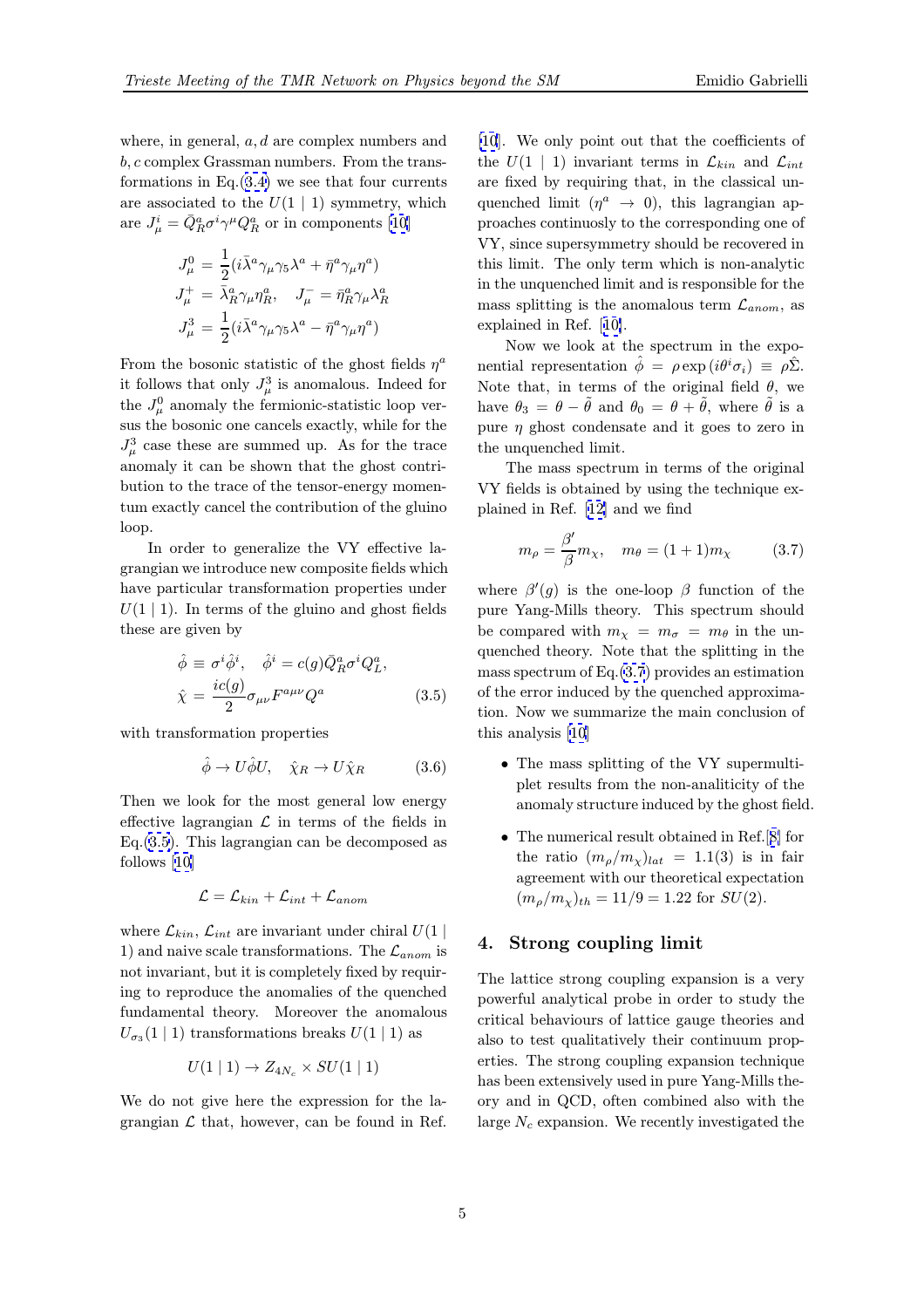strong coupling limit at large  $N_c$  of a N=1 SYM theory and now we present the main results and conclusions of this work [11].

The usual computational frameworks of strong coupling expansion can be summarized as follows

- Effective actions [1[4\]-\[1](#page-7-0)6]: The Wilson-Dirac lattice action is considered at large  $N_c$  and small  $\beta = 1/g_0^2$ . The large  $N_c$  expansion can be recognized as a saddle-point expansion of the gauge [functio](#page-7-0)nal integral, previously simplified by the  $\beta \rightarrow 0$  limit.
- Path resummation [15]-[19]: The fermion matrix M is inverted by using the standard hopping parameter expansion, which expresses the propagator  $M^{-1}$  as a sum over paths on the la[ttic](#page-7-0)e[.](#page-7-0)

Our technique is based on the path resummation formulas which are valid irrespective of the representation in which the matter lies and for general  $r$ . Moreover we keep  $r$  arbitrary since it allows the possibility of searching for multicritical points: indeed more freedom in the parameter space is necessary in order to search for the simultaneous restoration of supersymmetry and chiral symmetry. Now we present the general formalism.

The SUSY Yang-Mills action on the lattice can be formally written as

$$
S = \beta S_g + \frac{1}{2} \Psi_i \Psi_j M_{ij} \quad ,
$$

where  $\beta S_q$  is the pure gauge part and  $\Psi_i$  is a Grassman variable representing the field of a Majorana fermion. The matrix  $\tilde{M}$  must be antisymmetric and its form is given by

$$
\tilde{M} = CM, \quad M = \mathbf{I} - \sum_{\alpha \in I} \Delta_{\alpha}
$$

$$
(\Delta_{\alpha})_{ij} = k\delta_{mn+V(\alpha)} U_{\alpha}^{ab}(n) (r\mathbf{I} - \gamma_{\alpha})_{AB}
$$

where  $U$  is the gauge link variable, **I** and  $C$  are the unity and charge conjugation matrix respectively and  $\kappa$  is the hopping parameter. With the indices i and j we simbolically indicate  $i =$  $(n, a, A)$ , where n, a and A run on the lattice points, the indices of the  $SU(N_c)$  adjoint representation, and the Dirac indices respectively. Now we will concentrate upon the gauge invariant operators of the form:

$$
\mathbf{O}_{i}(x) = \Psi_{A_{1}}^{a_{1}}(x) \dots \Psi_{A_{p}}^{a_{p}}(x) \left( \mathcal{S}_{i} \right)_{A_{1} \dots A_{p}} \mathcal{C}_{i}^{a_{1} \dots a_{p}}
$$
\n(4.1)

where  $\mathcal{C}_i^{a_1...a_p}$  is an invariant color tensor and  $(\mathcal{S}_i)_{A_1...A_p}$  a spin tensor. For  $p=2$  a basis for  $S_i$ is the Clifford algebra basis in d dimension.

We are interested in computing the following quantities at strong coupling

$$
\langle \mathbf{O}_i(x) \rangle, \quad G_{ij}(x-y) \equiv \langle \mathbf{O}_i(x) \mathbf{O}_j(y) \rangle \quad (4.2)
$$

where as usual the  $\langle \rangle$  means the vacuum expectation value.

We will be able to accomplish this goal for  $\beta = 0$  and in the large  $N_c$  limit, and the corrections to the formulas in powers of  $\beta$  and  $\frac{1}{N_c}$ are in principle feasible. When the fermion are integrated out we obtain

$$
\prod_{i} \left( \int d\Psi_i \right) \exp\left\{-\frac{1}{2} \Psi_i \Psi_j \mathbf{M}_{ij} + J_i \Psi_i \right\} =
$$
  

$$
Pf(\mathbf{M}) \exp\left\{-\frac{1}{2} J_i J_j (\mathcal{M}^{-1} C^{-1})_{ij} \right\} \tag{4.3}
$$

where  $P f(\mathbf{M})$  stands for the Pfaffian of the matrix  $\mathbf{M}$ .<sup>5</sup> Now the next step is to expand the previous quantities as a sum over all the possible paths  $\gamma$  going from x to y

$$
(\mathcal{M}^{-1}(x, y))_{AB}^{ab} = \sum_{\gamma \in \mathcal{S}(x \to y)} W^{ab}(\gamma) \Gamma_{AB}(\gamma)
$$

$$
Pf(\mathbf{M}) = \exp\left\{\frac{1}{2} \sum_{x \in \mathcal{L}} \sum_{L=1}^{\infty} \sum_{\gamma \in \mathcal{S}_L(x \to x)} \frac{1}{L} Tr(W(\gamma)) Tr(\Gamma(\gamma))\right\}
$$

where  $W(\gamma)$  is the path ordered product (along the path  $\gamma)$  of the gauge field link variables  $U(x)_{\alpha}^{ab}$ and  $\Gamma(\gamma)$  denotes the appropriate product of the spin matrices:

$$
\Gamma(\gamma \equiv (x,\vec{\alpha})) = \kappa^L(r - \gamma_{\alpha_1}) \cdots (r - \gamma_{\alpha_L})
$$

 $5$ The square of the Pfaffian is the determinant, and up to a sign

$$
Pf(\mathbf{M}) = \sqrt{\det(C)\det(\mathcal{M})} = \exp\{\frac{1}{2}Tr(\log(\mathcal{M}))\}
$$

We checked that  $P f(\mathbf{M})$  is always positive provided that  $|\kappa| < \frac{1}{2d(|r|+1)}$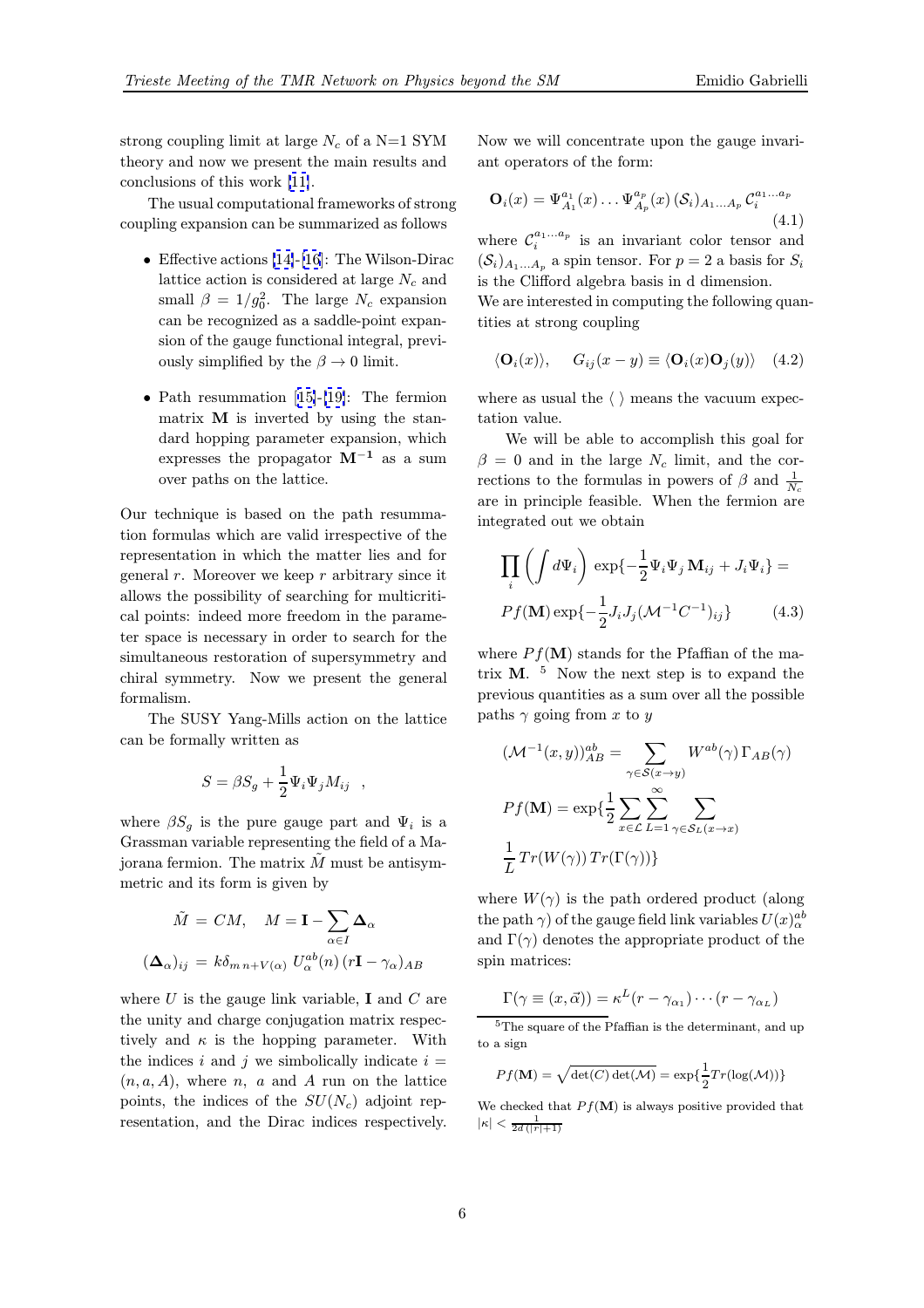where  $L$  is the lengh of the path in lattice space unity and  $S_L(x \to y)$  in the sum indicates the sum over the paths of the lenght L which goes from  $x$  to  $y$ . Now we present the main results obtained by using the results of Ref.[20] for the  $SU(N_c)$  group integration for gauge fields in the adjoint representation at large  $N_c$ :

- The quenched approximation a[nd](#page-7-0) the OZI approximations turn out to be exact in the large  $N_c$  limit.
- The results obtained at  $\beta_{adjoint} = 0$  are exact in the large  $N_c$  limit: the corrections of  $O(\beta)$  are subleading in the large  $N_c$  limit.

Now we give the main formulas (at large  $N_c$ ) for the condensates  $\langle O_i(x) \rangle$  and propagators of the 2-gluino operators  $G_{ij}(x)$ , defined in Eq.(4.1) ( with  $p = 2$ ), obtained after resumming over paths:

$$
\langle \mathbf{O}_{\mathbf{i}}(x) \rangle = R_1(\xi) Tr(\hat{S}_i)
$$

$$
G_{ij}(x) = R_2(\xi) \prod_{\mu} (\int \frac{d\varphi_{\mu}}{2\pi}) e^{i\varphi \cdot x}
$$

$$
\times \langle S_i | \tilde{C}_2^{-1} [\Theta_2(\xi) \mathbf{I} - \tilde{\mathbf{A}}_2(\varphi)]^{-1} |S_j \rangle
$$

$$
\tilde{\mathbf{A}}_2(\varphi) \equiv \kappa^2 \sum_{\alpha \in I} e^{i\varphi_\alpha} (r - \gamma_\alpha) \otimes (r - \gamma_\alpha) \quad (4.4)
$$

where  $\widetilde{C}_2 \equiv C^{-1} \otimes C^{-1}$  with C the charge conjugation matrix,  $\xi$  is a function of r, k given in Ref. [11], and  $S_i$  are matrices of the Clifford algebra basis in d-dimension. The expressions for the functions  $R_2(x)$  and  $\Theta_2(x)$  can be found in Ref.[11]. We have analogous expressions for the p-gl[uino](#page-7-0) propagators provided that the function  $R_2$ , the vectors  $|S_i\rangle$  and the matrix  $\mathbf{A}_2(\varphi)$ , appearing in Eq.(4.4), are substituted with the corresp[ond](#page-7-0)ing ones for the p-gluino operators.

The main difficulty in order to calculate the propagators is given by the calculation of the inverse matrix  $\Theta_p(\xi) \mathbf{I} - \mathbf{A_p}(\varphi)$  for general p-gluino operators. This goal has been achieved for the 2-gluino operators in any dimension by means of the gamma-fermions techniques developed in Ref.[11]. In general for the p-gluino sector (with  $p > 2$ ) we have been able to invert this matrix only in the particular limit where the spectrum of th[e](#page-7-0) [p](#page-7-0)-gluino propagators becomes degenerate.

In general the procedure to obtain the masses can be summarized as follows: extract the eigenvalues of the matrix  $\Theta_p(\xi) \mathbf{I} - \mathbf{A}_p(\vec{\varphi} = \vec{0})$ , which are functions of the temporal momentum  $\varphi_0$ . Then determine  $\varphi_0^{pole}$  which is the (complex) value of  $\varphi_0$  for which the eigenvalues vanishes. Finally the lattice masses are given by

$$
M = -log(|e^{i\varphi_0^{pole}}|). \tag{4.5}
$$

Note that the lattice masses are dimensionless quantities and depend only on  $k$  and  $r$ . The physical masses are proportional to  $M/a$  and so the states whose lattice mass vanish at the critical line, are the states that survive this continuum limit.

Now we present below the main results for the spectrum of the 2-gluino and 3-gluino operators in d=4.

- Chiral symmetry is spontaneusly broken.
- The pseudoscalar is the lightest states and the critical lines where the scalar or the lightest fermion become massless are outside of the physical region in the  $(k, r)$  plane.
- All the meson masses become degenerate only for  $r \to \infty$  and  $\kappa \to 0$  with the product  $\kappa r = fixed$ . In particular all the mesons become massless in the limit where  $\kappa r =$ 1  $rac{1}{2\sqrt{2d-1}}$ .
- In this limit : the lightest fermion mass can not be degenerate with the lightest meson sector and for  $p > q$  any mass in the pgluino sector (the fermions have p odd) is higher than any other in the q-gluino sector in this limit.

From these results we argue that there are no points in the  $(k, r)$  plane giving a possible candidate for a supersymmetric continuum limit.

## 5. Conclusions

In order to estimate the error induced by the quenched simulations on the spectrum, we implemented the quenching in the fundamental theory by introducing a ghost field. Although SUSY is lost upon quenching, it turns out that a new